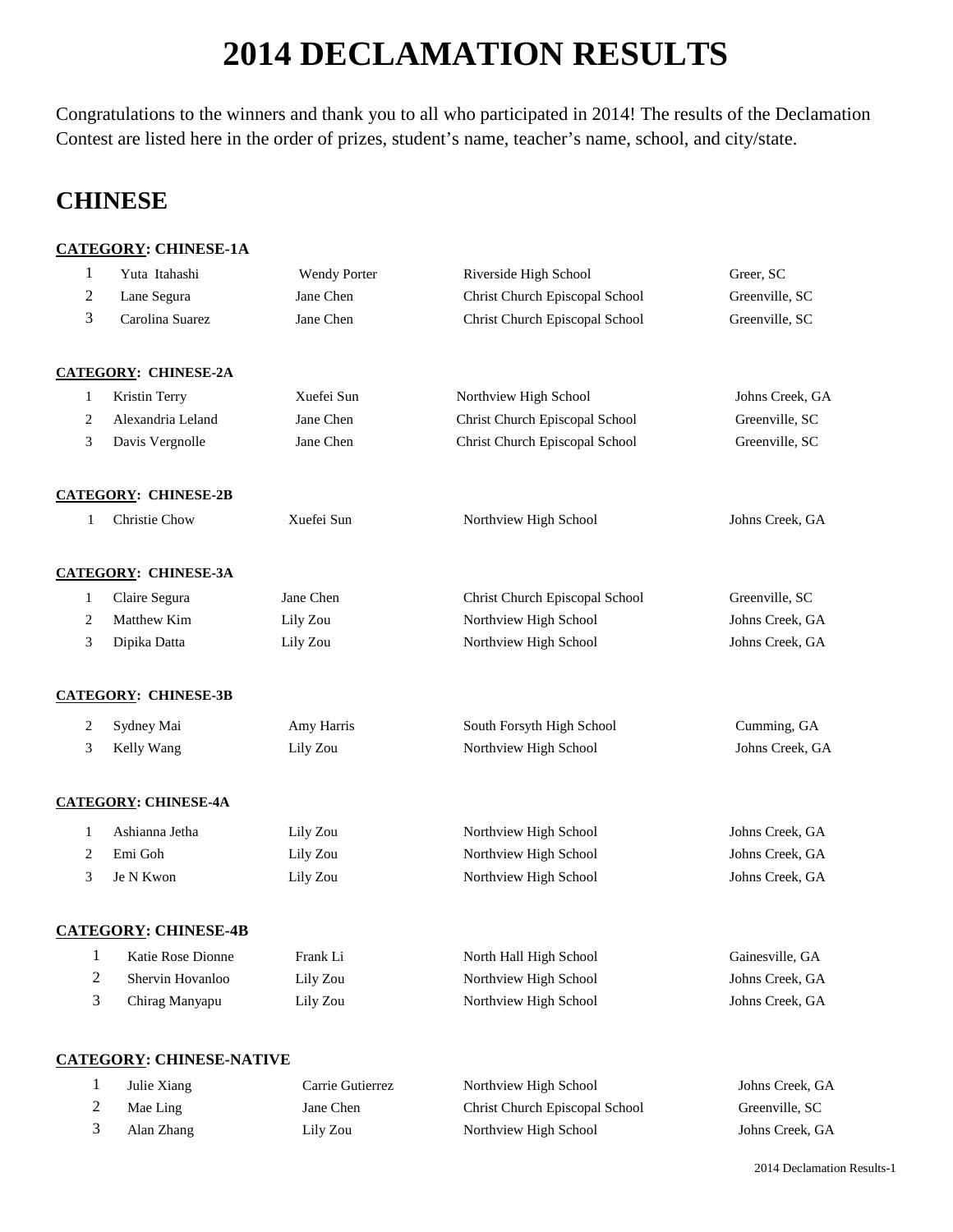## **FRENCH**

#### **CATEGORY: FRENCH-1A-1**

| 2<br>3 | Elizabeth Stevenson<br>Abbee Campbell<br>Erynne Christian | Terry Meredith<br>Susan Jackson<br>Marie Scott | Aquinas High School<br>Whitewater High School<br>Starr's Mill High School | Augusta, GA<br>Fayetteville, GA<br>Fayetteville, GA |
|--------|-----------------------------------------------------------|------------------------------------------------|---------------------------------------------------------------------------|-----------------------------------------------------|
|        | <b>CATEGORY: FRENCH-1A-2</b>                              |                                                |                                                                           |                                                     |
|        | Sabrina Greco                                             | Marcela Sample                                 | Starr's Mill High School                                                  | Fayetteville, GA                                    |
| 2      | Stephanie Hayes                                           | Terry Meredith                                 | Aquinas High School                                                       | Augusta, GA                                         |
| 3      | Anna Bridgeman                                            | Cynthia Picard                                 | Sandy Creek High School                                                   | Tyrone, GA                                          |

#### **CATEGORY: FRENCH-1A-3**

|   | Michaela Hillman | Marcela Sample | Starr's Mill High School  | Fayetteville, GA |
|---|------------------|----------------|---------------------------|------------------|
| ∼ | Emily Treon      | Valerie Hughey | Starr's Mill High School  | Fayetteville, GA |
|   | Daisy Little     | Caryn Craft    | South Forsyth High School | Cumming, GA      |

#### **CATEGORY: FRENCH-1B**

No place is awarded

#### **CATEGORY: FRENCH-2A-1**

|           | Tim Hahn                 | Marie Scott      | Starr's Mill High School                         | Fayetteville, GA |
|-----------|--------------------------|------------------|--------------------------------------------------|------------------|
| <b>__</b> | Erintrude Wrona          | Marion Grier     | SC Governor's School for the Arts and Humanities | Greenville, SC   |
|           | <b>Baleigh Shortreed</b> | Catherine Miller | James Island Charter High School                 | Charleston, SC   |

#### **CATEGORY: FRENCH-2A-2**

| Matthew Skibiel       | Susan Jackson    | Whitewater High School   | Fayetteville, GA |
|-----------------------|------------------|--------------------------|------------------|
| <b>Aubrey Bennett</b> | Valerie Hughey   | Starr's Mill High School | Fayetteville, GA |
| Steven Casado         | Kristen Bintliff | Woodstock High School    | Woodstock, GA    |

### **CATEGORY: FRENCH-2A-3**

|   | Niveda Shanmugam             | Caryn Craft    | South Forsyth High School | Cumming, GA      |
|---|------------------------------|----------------|---------------------------|------------------|
| 2 | Mynyatta McFadden            | Wendy Stephens | Spring Valley High School | Columbia, SC     |
|   | Brian Dixon                  | Marie Scott    | Starr's Mill High School  | Fayetteville, GA |
|   |                              |                |                           |                  |
|   | <b>CATEGORY: FRENCH-2A-4</b> |                |                           |                  |

|   | Alvsha Worden      | Terry Meredith  | Aquinas High School       | Augusta, GA    |
|---|--------------------|-----------------|---------------------------|----------------|
| ∠ | Marguerite Stonier | David Bobkowski | McIntosh High School      | Peachtree City |
|   | Indirah Canzater   | Rodney Grantham | Spring Valley High School | Columbia, SC   |

Augusta, GA Peachtree City, GA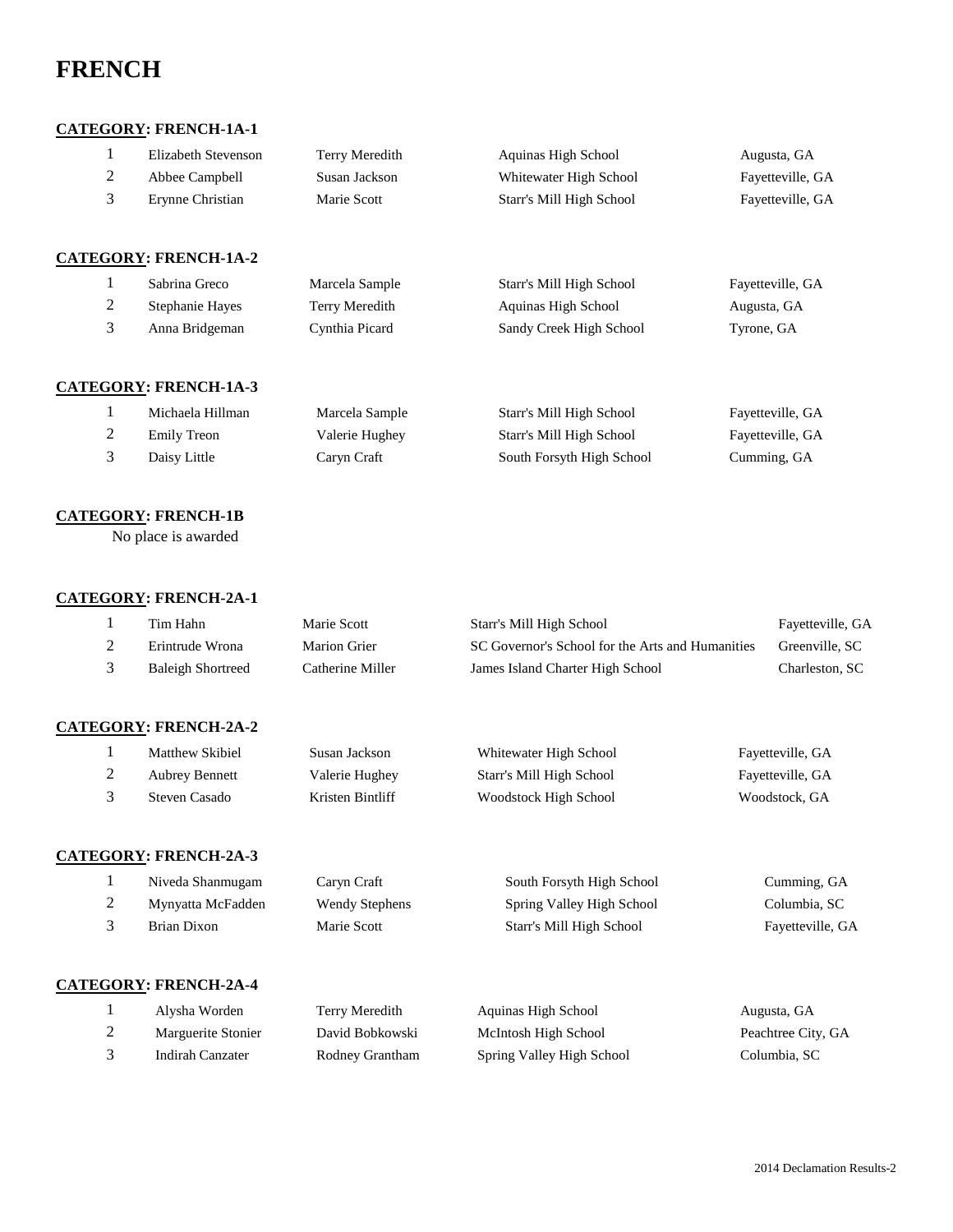|   | <b>CATEGORY: FRENCH-3A-1</b> |                       |                                  |                  |
|---|------------------------------|-----------------------|----------------------------------|------------------|
| 1 | Aryn Cooper                  | Kristina Schwarzbauer | Spring Valley High School        | Columbia, SC     |
| 2 | Meri Hiers                   | <b>Tanner Tucker</b>  | James Island Charter High School | Charleston, SC   |
| 3 | Dandavikranth Reddy          | Carmen Nazario        | Spring Valley High School        | Columbia, SC     |
|   | <b>CATEGORY: FRENCH-3A-2</b> |                       |                                  |                  |
| 1 | Jill Amurao                  | Terry Meredith        | Aquinas High School              | Augusta, GA      |
| 2 | Joseph Ravan                 | <b>Wendy Stephens</b> | Spring Valley High School        | Columbia, SC     |
| 3 | Couvosier Christian          | Marie Scott           | Starr's Mill High School         | Fayetteville, GA |
|   | <b>CATEGORY: FRENCH-3A-3</b> |                       |                                  |                  |
| 1 | Alyssa Boeur                 | Marie Scott           | Starr's Mill High School         | Fayetteville, GA |
| 2 | Saipriya Sairam              | <b>Wendy Stephens</b> | Spring Valley High School        | Columbia, SC     |
| 3 | Rishishankar Suresh          | Cristian Ugro         | Spring Valley High School        | Columbia, SC     |
|   | <b>CATEGORY: FRENCH-3A-4</b> |                       |                                  |                  |
| 1 | Carl Lobitz                  | Cristian Ugro         | Spring Valley High School        | Columbia, SC     |
| 2 | Caitlyn Black                | Catherine Miller      | James Island Charter High School | Charleston, SC   |

| - | Can rende    | Catholine Ivilitei  | <i>Junes island</i> Charler <i>High</i> behoor | $C1$ and $C2$ and $C3$ |
|---|--------------|---------------------|------------------------------------------------|------------------------|
|   | Michelle Liu | Catherine Francisse | Northview High School                          | Johns Creek. GA        |
|   |              |                     |                                                |                        |

## **CATEGORY: FRENCH-4A-1**

| Anuj Bhyravabhotla | Catherine Francisse | Northview High School            | Johns Creek, GA |
|--------------------|---------------------|----------------------------------|-----------------|
| Molly Mahon        | Margaret Sullivan   | Spartanburg Day School           | Spartanburg, SC |
| Catherine Denaux   | Tanner Tucker       | James Island Charter High School | Charleston, SC  |

### **CATEGORY: FRENCH-4A-2**

| Stephanie Munie   | Terry Meredith      | Aquinas High School                              | Augusta, GA     |
|-------------------|---------------------|--------------------------------------------------|-----------------|
| Isabella Dunsieth | Marion Grier        | SC Governor's School for the Arts and Humanities | Greenville, SC  |
| Karen Zheng       | Catherine Francisse | Northview High School                            | Johns Creek, GA |

## **CATEGORY: FRENCH-4A-3**

| Ella Webster  | Margaret Sullivan | Spartanburg Day School           | Spartanburg, SC |
|---------------|-------------------|----------------------------------|-----------------|
| Paula Uribe   | Cynthia Picard    | Sandy Creek High School          | Tyrone, GA      |
| Mya Singleton | Catherine Miller  | James Island Charter High School | Charleston, SC  |
|               |                   |                                  |                 |
|               |                   |                                  |                 |

## **CATEGORY: FRENCH-4B**

| Wanda Felsenhardt   | Marion Grier     | SC Governor's School for the Arts and Humanities | Greenville, SC |
|---------------------|------------------|--------------------------------------------------|----------------|
| <b>Truett House</b> | Catherine Miller | James Island Charter High School                 | Charleston, SC |

### **CATEGORY: FRENCH-NATIVE**

- Théo Lunte Cristy Vogel Hammond School Columbia, SC
	-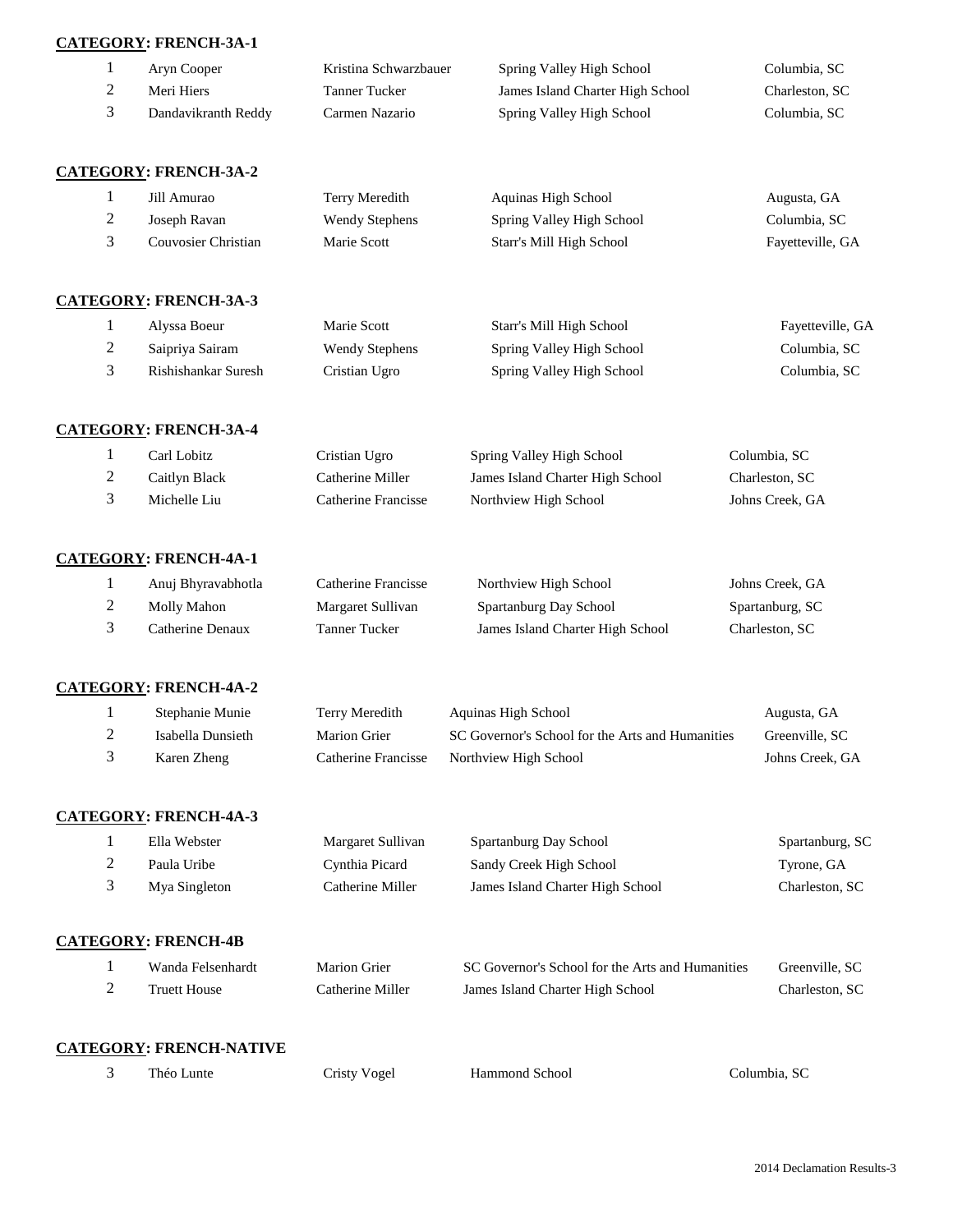## **GERMAN**

### **CATEGORY: GERMAN-1A-1**

| Gage Picotte | Katheleen Dickel | Walhalla High School             | Walhalla, SC   |
|--------------|------------------|----------------------------------|----------------|
| Emma Hanvev  | Katheleen Dickel | Walhalla High School             | Walhalla, SC   |
| Jesse Kent   | Tanner Tucker    | James Island Charter High School | Charleston, SC |

#### **CATEGORY: GERMAN-1A-2**

| Danielle Dreher    | Katheleen Dickel | Walhalla High School     | Walhalla, SC     |
|--------------------|------------------|--------------------------|------------------|
| Caleb Ouattlebaum  | Katheleen Dickel | Walhalla High School     | Walhalla, SC     |
| Christine Rolfes - | Antonela Kljajic | Starr's Mill High School | Fayetteville, GA |

### **CATEGORY: GERMAN-2A**

| Madison Hagen | Antonela Kljajic | Starr's Mill High School                         | Fayetteville, GA |
|---------------|------------------|--------------------------------------------------|------------------|
| Andy Golla    | Marion Grier     | SC Governor's School for the Arts and Humanities | Greenville, SC   |
| Helen Smith   | William Brvan    | Sandy Creek High School                          | Tyrone, GA       |

#### **CATEGORY: GERMAN-3A**

| Phaidra Buchanon | William Brvan   | Sandy Creek High School | Tyrone, GA  |
|------------------|-----------------|-------------------------|-------------|
| Beniamin Cram    | Catharina Baker | Daniel High School      | Central. SC |

#### **CATEGORY: GERMAN-3B**

No place is awarded

#### **CATEGORY: GERMAN-4A**

| <b>Timonty Housand</b> | Marion Grier    | SC Governor's School for the Arts and Humanities | Greenville, SC |
|------------------------|-----------------|--------------------------------------------------|----------------|
| Kathleen Herbst        | Marion Grier    | SC Governor's School for the Arts and Humanities | Greenville, SC |
| Daniel Lee             | Catharina Baker | Daniel High School                               | Central, SC    |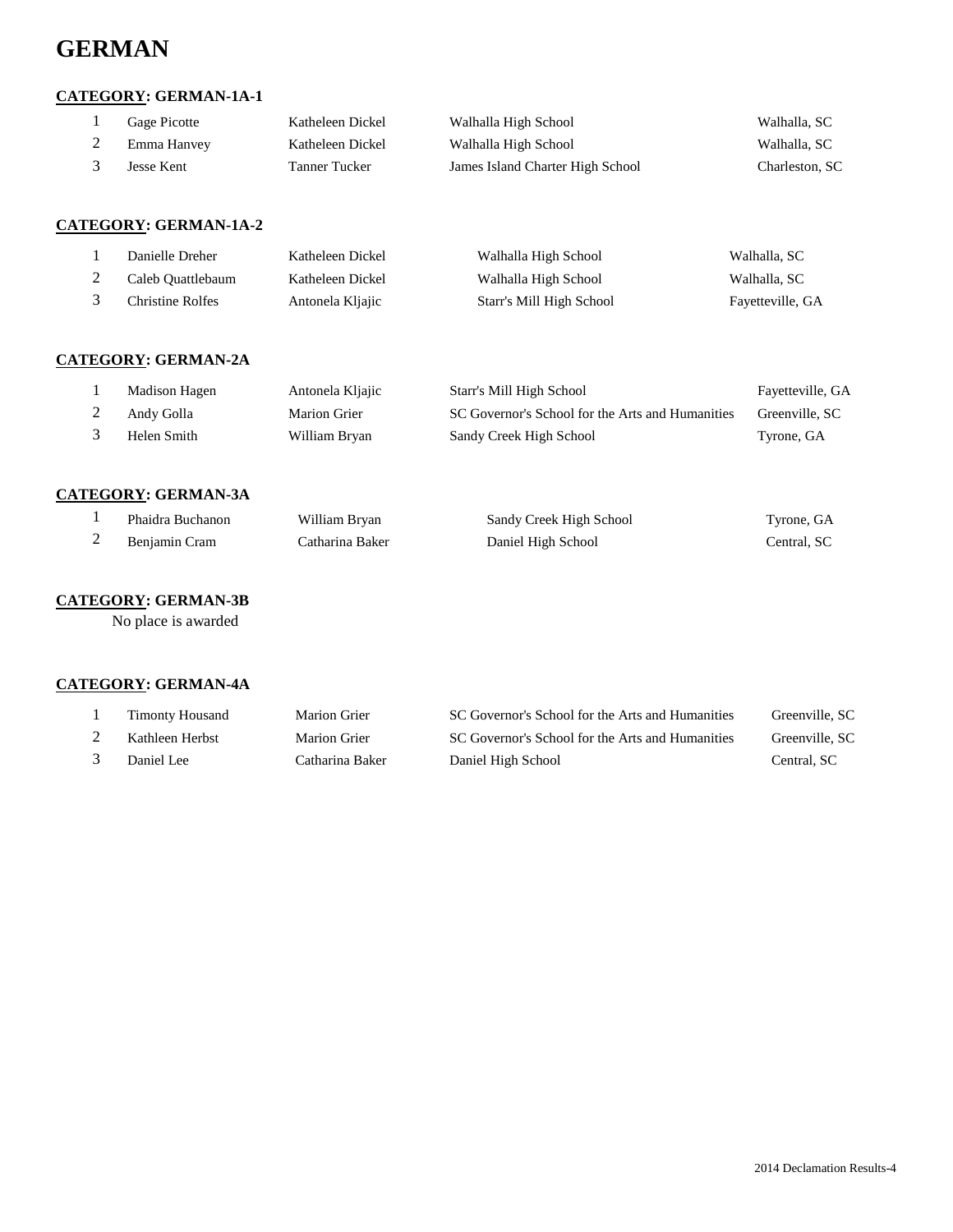## **ITALIAN**

#### **CATEGORY: ITALIAN-1A**

1 David Pritchett Tanner Tucker James Island Charter High School Charleston, SC

#### **CATEGORY: ITALIAN-NATIVE**

1 Margherita Rascaroli Yvonne Easaw Richland Northeast High School Columbia, SC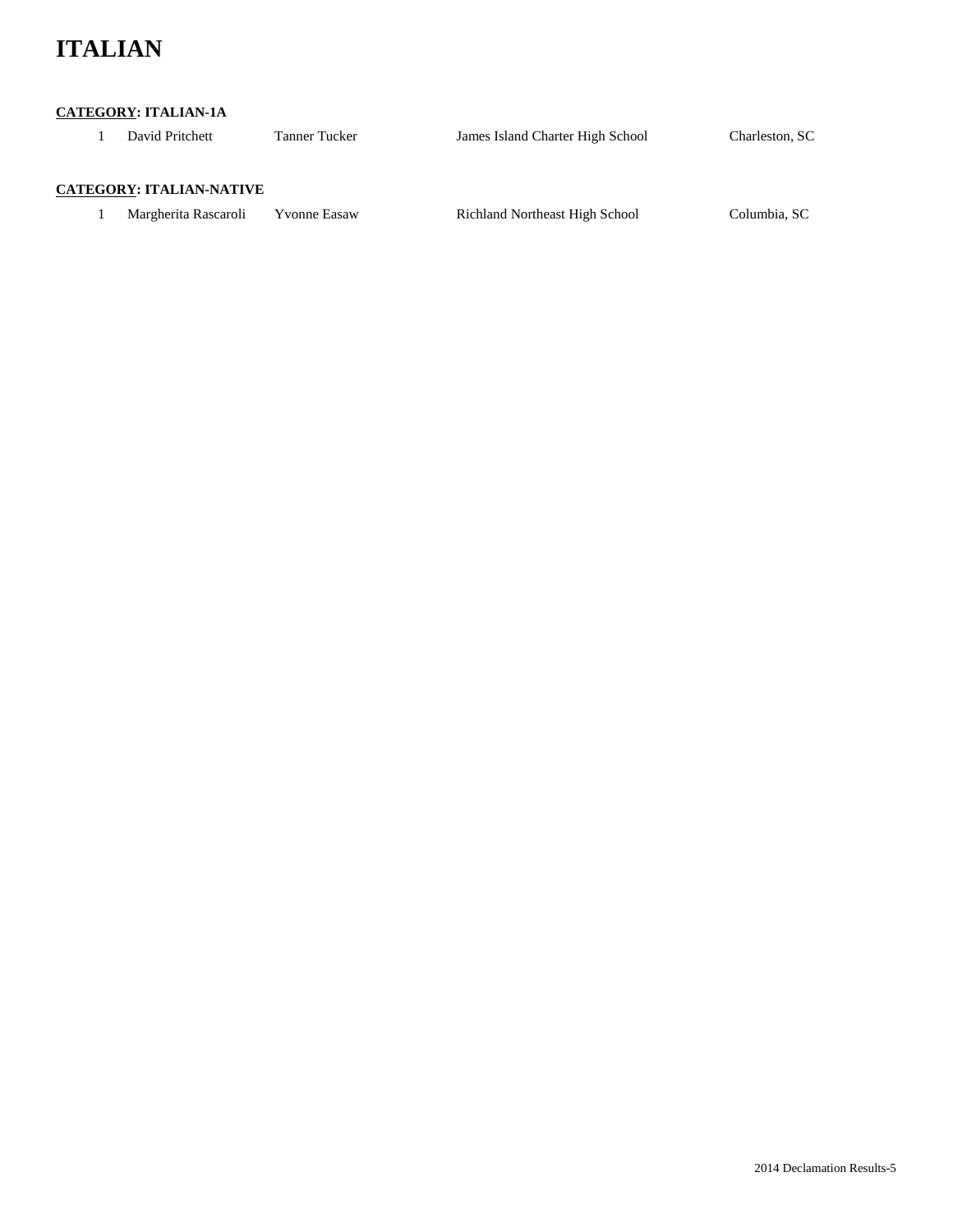## **JAPANESE**

#### **CATEGORY: JAPANESE-1A**

| Olivia Knauss   | Bernell Ingram   | Visions International            | Greenville, SC |
|-----------------|------------------|----------------------------------|----------------|
| Romello Gladden | Catherine Miller | James Island Charter High School | Charleston, SC |
| Drake Bartlett  | Tanner Tucker    | James Island Charter High School | Charleston, SC |
|                 |                  |                                  |                |

#### **CATEGORY: JAPANESE-2A**

| Vivian Medina  | Bernell Ingram | Visions International | Greenville, SC |
|----------------|----------------|-----------------------|----------------|
| Natalie Seidel | Bernell Ingram | Visions International | Greenville, SC |
| Ravn Brock     | Bernell Ingram | Visions International | Greenville, SC |

#### **CATEGORY: JAPANESE-3A**

| $\mathcal{L}$ | Naomi Lemon                      | Maho Kachu | Keystone Academy Online | Bloomsburg, PA |
|---------------|----------------------------------|------------|-------------------------|----------------|
|               |                                  |            |                         |                |
|               | <b>CATEGORY: JAPANESE-NATIVE</b> |            |                         |                |

| Gina Joerger | Toshiko Joerger | Brashier Middle College | Simpsonville, SC |
|--------------|-----------------|-------------------------|------------------|
| Erisa Izumi  | Jennifer Cook   | T.L. Mann Highs School  | Greenville, SC   |
| Kyle Joerger | Toshiko Joerger | Brashier Middle College | Simpsonville, SC |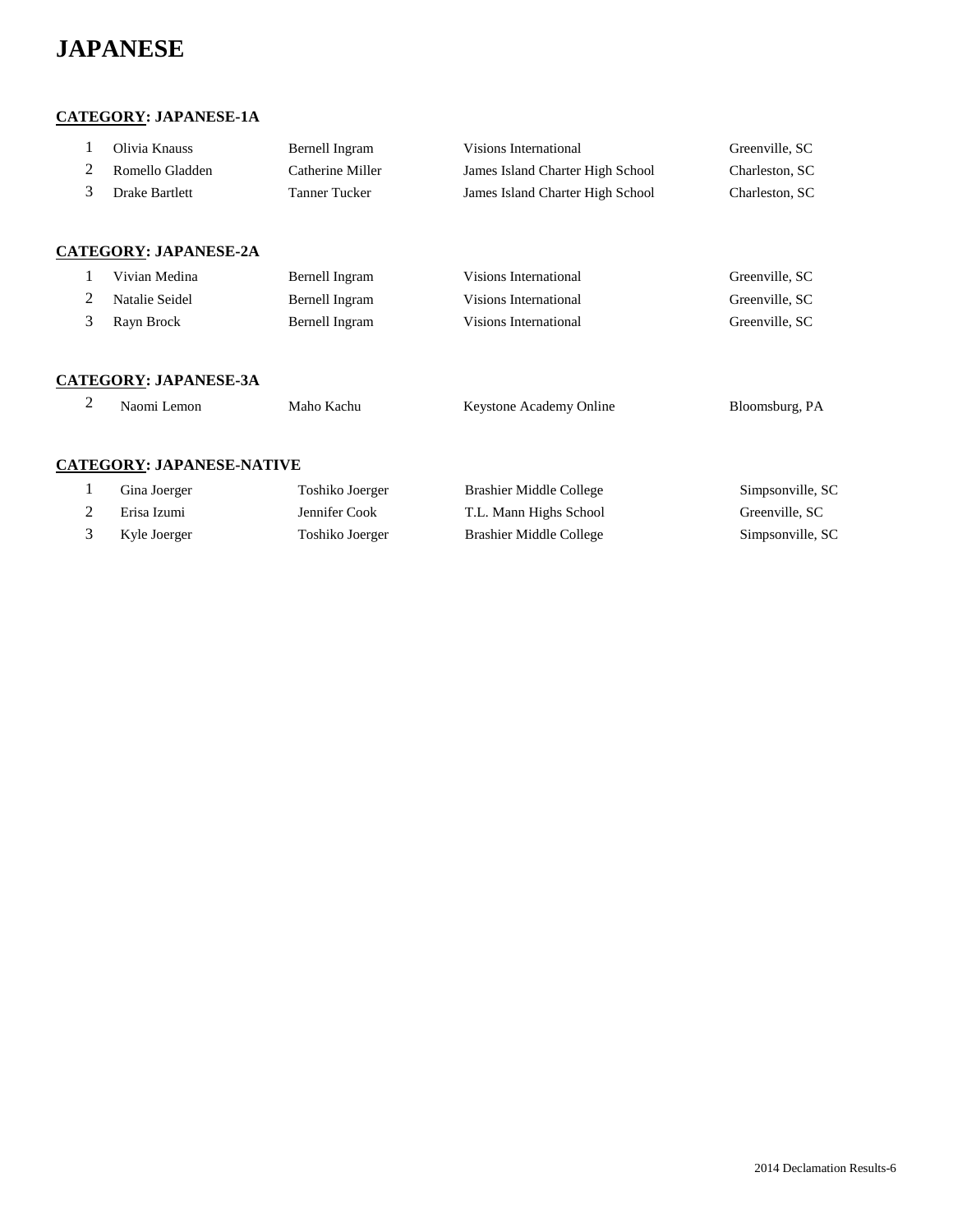## **LATIN**

## **CATEGORY: LATIN-1A-1**

| Matthew Skibiel | Karen Dean        | Whitewater High School | Fayetteville, GA |
|-----------------|-------------------|------------------------|------------------|
| Zach Byrd       | Karen Dean        | Whitewater High School | Fayetteville, GA |
| Catherine Merz  | Rachel Willoughby | Aquinas High School    | Augusta, GA      |

#### **CATEGORY: LATIN-1A-2**

| Arik Li                 | Connie Bryant | McIntosh High School   | Peachtree City, GA |
|-------------------------|---------------|------------------------|--------------------|
| <b>Samuel Esterline</b> | Karen Dean    | Whitewater High School | Fayetteville, GA   |

#### **CATEGORY: LATIN-2A-1**

| Brennan Ravan | Cristian Ugro  | Spring Valley High School | Columbia, SC  |
|---------------|----------------|---------------------------|---------------|
| JaVan Scott   | Martha Boseski | Fairfield Middle School   | Winnsboro, SC |
| Sumant Rao    | Matt Ramsby    | Hammond School            | Columbia, SC  |

#### **CATEGORY: LATIN-2A-2**

| Johnanthony Hurley | Cristian Ugro | Spring Valley High School | Columbia, SC |
|--------------------|---------------|---------------------------|--------------|
| Jason Occilien     | Matt Ramsby   | Hammond School            | Columbia, SC |

#### **CATEGORY: LATIN-3A-1**

| Lauren Holtslander | Cristian Ugro | Spring Valley High School      | Columbia, SC   |
|--------------------|---------------|--------------------------------|----------------|
| Liza Kehl          | Erick Bousman | Christ Church Episcopal School | Greenville, SC |
| Dana Dixon         | Matt Ramsby   | <b>Hammond School</b>          | Columbia, SC   |

#### **CATEGORY: LATIN-3A-2**

| Leah Rahman         | Cristian Ugro | Spring Valley High School | Columbia, SC |
|---------------------|---------------|---------------------------|--------------|
| <b>Stanley Wong</b> | Matt Ramsby   | <b>Hammond School</b>     | Columbia, SC |

#### **CATEGORY: LATIN-4A**

| Cara Cook | Connie Bryant | McIntosh High School | Peachtree City, GA |
|-----------|---------------|----------------------|--------------------|
|           |               |                      |                    |

#### **CATEGORY: LATIN-4B**

| Madison Robis      | Cristian Ugro | Spring Valley High School | Columbia, SC |
|--------------------|---------------|---------------------------|--------------|
| Ighiwiyisi Omoigui | Cristian Ugro | Spring Valley High School | Columbia, SC |
| Sara Wallam        | Cristian Ugro | Spring Valley High School | Columbia, SC |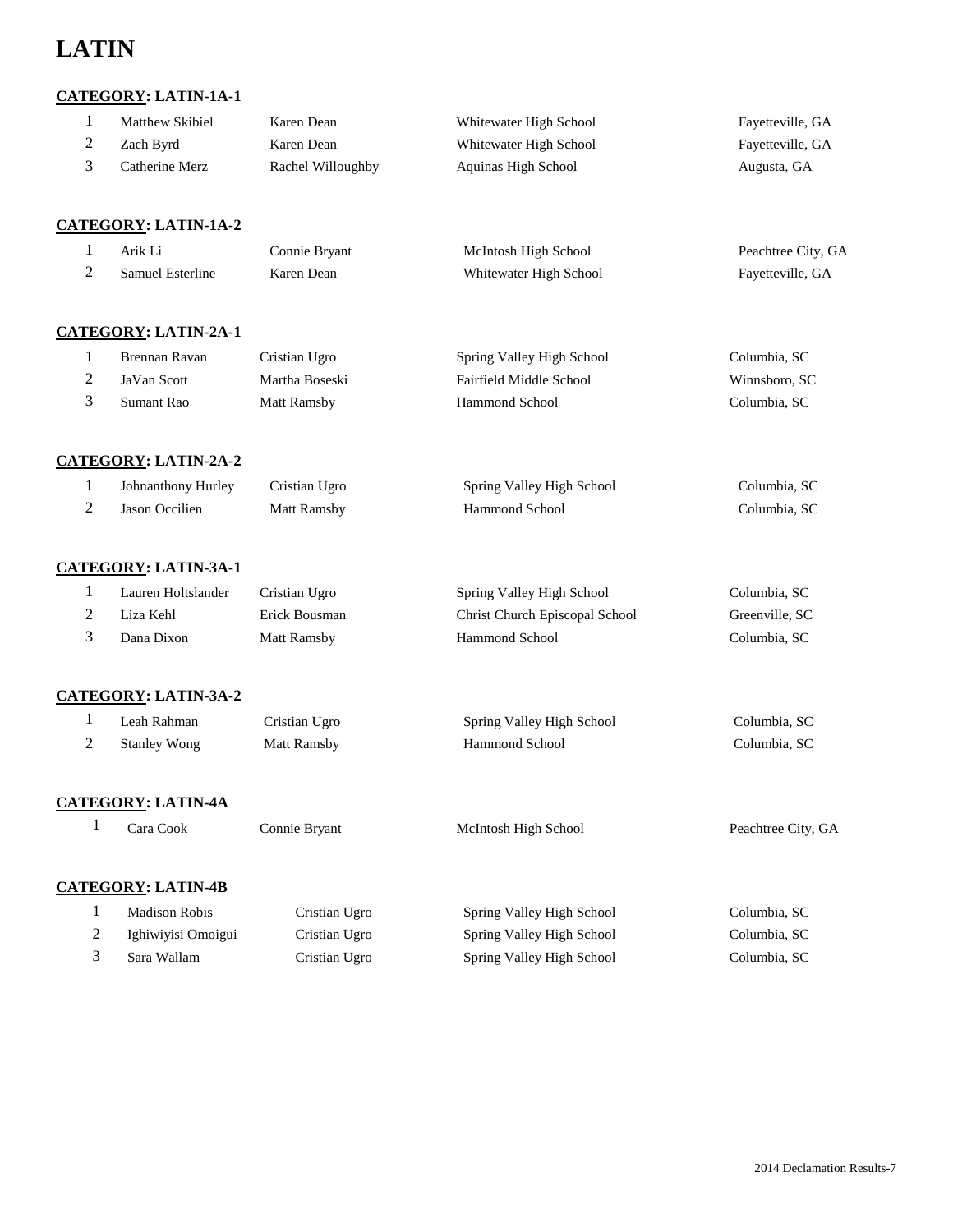## **SPANISH**

#### **CATEGORY: SPANISH-1A-1**

|   | <b>Brooke Hammond</b> | Dylan Wajda  | Christ Church Episcopal School | Greenville, SC   |
|---|-----------------------|--------------|--------------------------------|------------------|
| ∠ | Ashley Hawk           | Julie Lane   | Whitewater High School         | Fayetteville, GA |
|   | Tim Hahn              | Jaye O'Brien | Starr's Mill High School       | Fayetteville, GA |
|   |                       |              |                                |                  |

#### **CATEGORY: SPANISH-1A-2**

| Siyayi Ndemera | Lourdes Nieves   | Whitewater High School               | Fayetteville, GA |
|----------------|------------------|--------------------------------------|------------------|
| Leila Tajana   | Melissa Drummond | St. Paul the Apostle Catholic School | Spartanburg, SC  |
| William James  | Tracey Edenfield | Dutch Fork Middle School             | Irmo. SC         |

#### **CATEGORY: SPANISH-1A-3**

| Malaysia Golson | Tracev Edenfield | Dutch Fork Middle School | Irmo. SC         |
|-----------------|------------------|--------------------------|------------------|
| Macy Davis      | Julie Lane       | Whitewater High School   | Fayetteville, GA |
| Chloe Eaves     | Johnny Sparkman  | Dutch Fork Middle School | Irmo. SC         |

#### **CATEGORY: SPANISH-1A-4**

| Aayush Karan  | David LaBoone    | <b>Hammond School</b>                | Columbia, SC    |
|---------------|------------------|--------------------------------------|-----------------|
| Joshua Braun  | Melissa Drummond | St. Paul the Apostle Catholic School | Spartanburg, SC |
| Markel Samuel | Diana Smoot      | Fairfield Middle School              | Winnsboro, SC   |

#### **CATEGORY: SPANISH-1B**

| Marissa Hollingsworth | Marcela Sample   | Starr's Mill High School             | Fayetteville, GA |
|-----------------------|------------------|--------------------------------------|------------------|
| <b>Bailey Barrett</b> | Melissa Drummond | St. Paul the Apostle Catholic School | Spartanburg, SC  |

#### **CATEGORY: SPANISH-2A-1**

| Destiny Lewis | Rodney Grantham | Spring Valley High School | Columbia, SC       |
|---------------|-----------------|---------------------------|--------------------|
| Kate Phillipp | Julie Lane      | Whitewater High School    | Fayetteville, GA   |
| McKay Moore   | Brooke Lloyd    | McIntosh High School      | Peachtree City, GA |

#### **CATEGORY: SPANISH-2A-2**

| Claire Higgins | Karen Dean      | Whitewater High School | Fayetteville, GA   |
|----------------|-----------------|------------------------|--------------------|
| Hannah Morris  | Anna Ruth Flagg | Metro Academic Studies | Atlanta, GA        |
| Abby Knox      | Amanda Barnett  | McIntosh High School   | Peachtree City, GA |

#### **CATEGORY: SPANISH-2A-3**

|               | Solomon Jackson     | Marcela Sample | Starr's Mill High School    | Fayetteville, GA   |
|---------------|---------------------|----------------|-----------------------------|--------------------|
| $\mathcal{L}$ | <b>Trevor Owens</b> | Silvana Ibanez | Colleton County High School | Walterboro, SC     |
|               | Vyom Shah           | Marie Wells    | McIntosh High School        | Peachtree City, GA |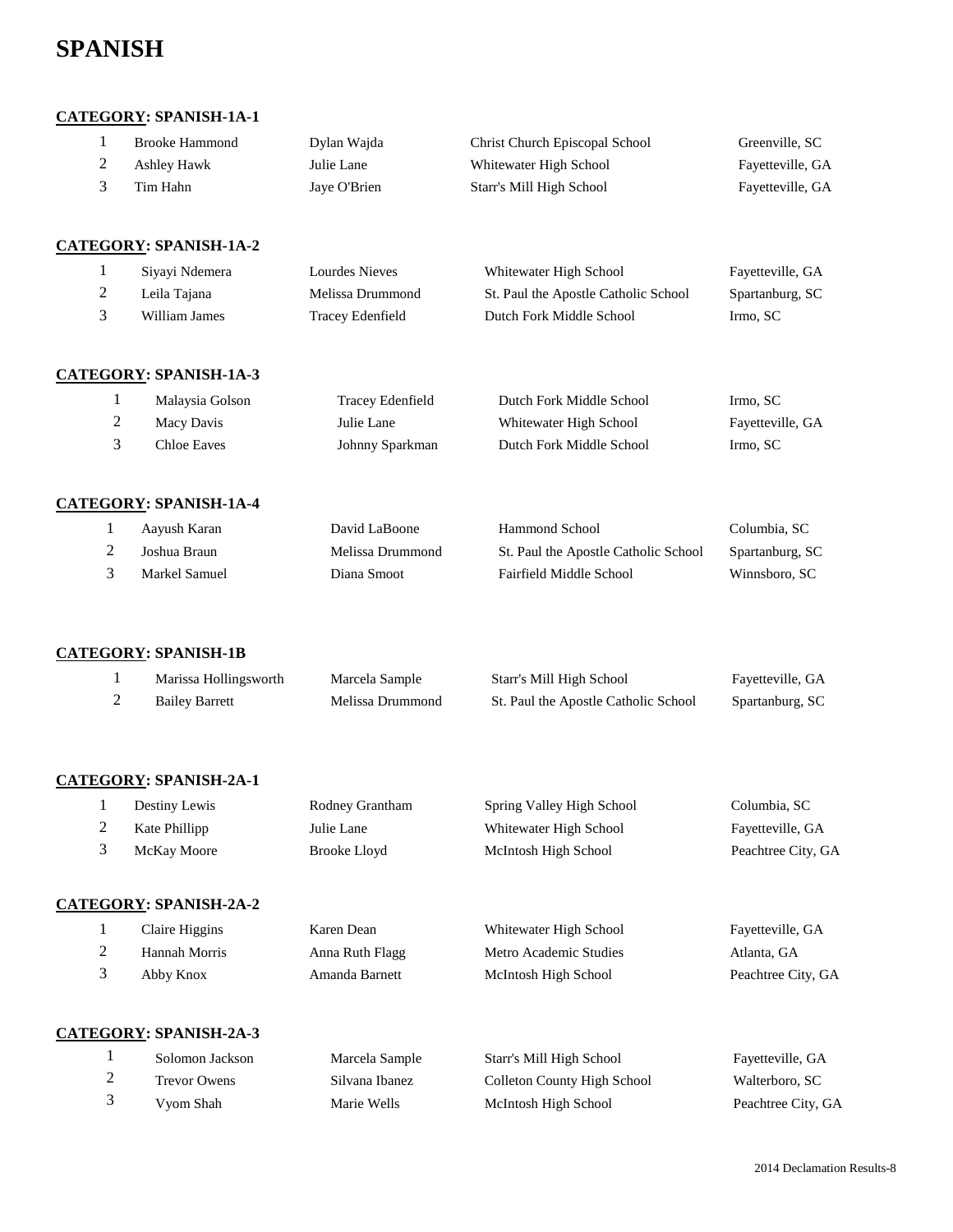#### **CATEGORY: SPANISH-2A-4**

| 1 | Chase Johnson                 | Lourdes Nieves    | Whitewater High School             | Fayetteville, GA |
|---|-------------------------------|-------------------|------------------------------------|------------------|
| 2 | <b>Rachel Gomes</b>           | Efraín Garcia     | <b>Fayette County High School</b>  | Fayetteville, GA |
| 3 | <b>Brittney Byrd</b>          | Melanie Underwood | Griffin High School                | Griffin, GA      |
|   | <b>CATEGORY: SPANISH-2A-5</b> |                   |                                    |                  |
| 1 | Arianna Trapp                 | Edna Jimenez      | Sandy Creek High School            | Tyrone, GA       |
| 2 | Nikki Chen                    | Maria Lipsitz     | <b>Hammond School</b>              | Columbia, SC     |
| 3 | Tabitha Monroe                | Silvana Ibanez    | <b>Colleton County High School</b> | Walterboro, SC   |
|   | <b>CATEGORY: SPANISH-2A-6</b> |                   |                                    |                  |
| 1 | Taylor Milligan               | Laura Alldredge   | Starr's Mill High School           | Fayetteville, GA |
| 2 | Noah Matricciani              | Jennie Kappel     | Christ Church Episcopal School     | Greenville, SC   |
| 3 | Sophie Marshall               | Shayne Thompson   | Griffin High School                | Griffin, GA      |
|   |                               |                   |                                    |                  |

 Brooke Cury Shanna Yown Mauldin High School Mauldin, SC 2 Emily Towery Amanda Barnett McIntosh High School Peachtree City, GA Michael Manlapig Virginia Stroik Griffin High School Griffin, GA

**CATEGORY: SPANISH-2B** Victoria Rivas Georges Nana Fayette County High School Fayetteville, GA Sebastian Weih Lori Likover Mauldin High School Mauldin, SC

**CATEGORY: SPANISH-3A-1**

**CATEGORY: SPANISH-2A-7**

|   | Krista Jackson           | Silvia Riet     | Sandy Creek High School           | Tyrone, GA       |
|---|--------------------------|-----------------|-----------------------------------|------------------|
| ∠ | Maham Shariff            | Walter Crawford | <b>Fayette County High School</b> | Fayetteville, GA |
|   | Prahathishree Mohanavelu | Zandra Horton   | Northview High School             | Johns Creek. GA  |

**CATEGORY: SPANISH-3A-2** Nsjah Hall Kim Newman Whitewater High School Fayetteville, GA

| Emma Rumbaugh   | Anna Ruth Flagg | Metro Academic Studies         | Atlanta. GA  |
|-----------------|-----------------|--------------------------------|--------------|
| TyQuanna Martin | Nancy Correa    | Richland Northeast High School | Columbia, SC |

**CATEGORY: SPANISH-3A-3**

| Akhil Vaidya    | Katharine Sanchez | Johns Creek High School  | Johns Creek, GA |
|-----------------|-------------------|--------------------------|-----------------|
| Andra Enuica    | Ann Mary Wesneski | Spartanburg Day School   | Spartanburg, SC |
| Stephanie Zhang | Laura Harrison    | North Oconee High School | Bogart, GA      |

#### **CATEGORY: SPANISH-3A-4**

| Matthew Skibiel | Karen Dean        | Whitewater High School         | Fayetteville |
|-----------------|-------------------|--------------------------------|--------------|
| Zoe Bell        | Jeanne Kotrady    | Christ Church Episcopal School | Greenville,  |
| Ebony Smith     | Melanie Underwood | Griffin High School            | Griffin, GA  |

Fayetteville, GA 2 John Greenville, SC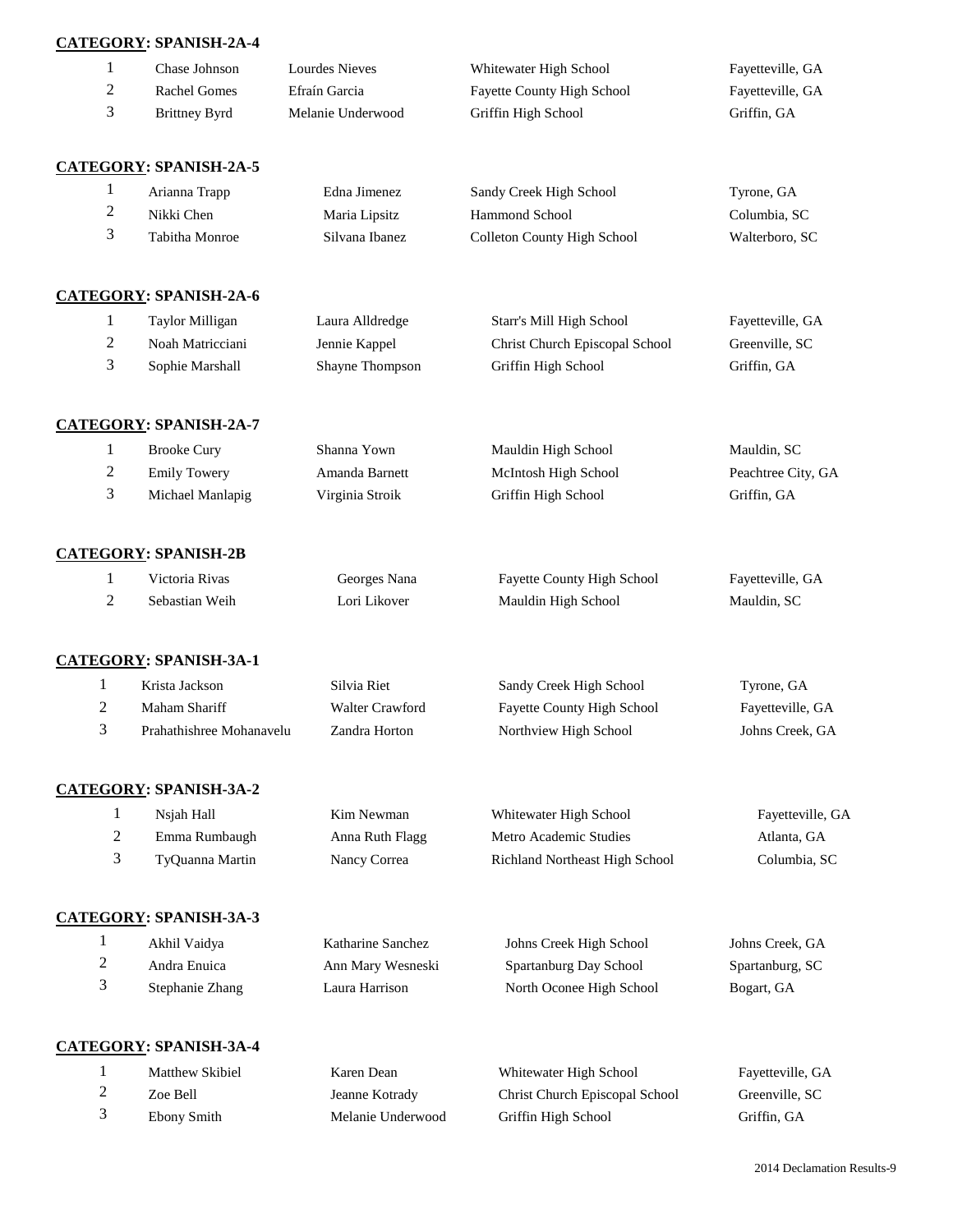#### **CATEGORY: SPANISH-3A-5**

| Chenie (Candy) Zhao | Jeanne Kotrady         | Christ Church Episcopal School | Greenville, SC  |
|---------------------|------------------------|--------------------------------|-----------------|
| Mary Mahon          | Elizabeth Flores       | Spartanburg Day School         | Spartanburg, SC |
| Scarlett Kennedy    | <b>Shayne Thompson</b> | Griffin High School            | Griffin, GA     |

#### **CATEGORY: SPANISH-3A-6**

|   | Mohammad Arammash | Gloria Ham     | Spring Valley High School | Columbia, SC     |
|---|-------------------|----------------|---------------------------|------------------|
| ∠ | Rachel Davis      | Edna Jimenez   | Sandy Creek High School   | Tyrone, GA       |
|   | Elizabeth Wampler | Lourdes Nieves | Whitewater High School    | Fayetteville, GA |

#### **CATEGORY: SPANISH-3B**

| 3 | Gabriela DaFonseca            | Melanie Dunn      | South Forsyth High School | Cumming, GA        |
|---|-------------------------------|-------------------|---------------------------|--------------------|
|   | <b>CATEGORY: SPANISH-4A-1</b> |                   |                           |                    |
|   | Shannon Mudrinich             | Marcela Sample    | Starr's Mill High School  | Fayetteville, GA   |
| 2 | Lauren Siegel                 | Amanda Barnett    | McIntosh High School      | Peachtree City, GA |
| 3 | Jade Ponder                   | Elizabeth Carroll | Sandy Creek High School   | Tyrone, GA         |
|   | <b>CATEGORY: SPANISH-4A-2</b> |                   |                           |                    |
| 1 | Hayden Crawford               | Theresa Togneri   | McIntosh High School      | Peachtree City, GA |
| 2 | Rebecca Alonzo                | Sonya Breaux      | Woodstock High School     | Woodstock, GA      |

#### **CATEGORY: SPANISH-4A-3**

| <b>Shelby Turner</b> | Abbie Gregory | Cambridge Academy      | Greenwood, SC      |
|----------------------|---------------|------------------------|--------------------|
| Jasmine Johnson      | Karen Dean    | Whitewater High School | Fayetteville, GA   |
| Alex Pinckney        | Lector Zamore | McIntosh High School   | Peachtree City, GA |

Timothy Lobl Lector Zamore McIntosh High School Peachtree City, GA

#### **CATEGORY: SPANISH-4A-4**

| Maddie Beatty | Laura Alldredge | Starr's Mill High School              | Fayetteville, GA   |
|---------------|-----------------|---------------------------------------|--------------------|
| Maalik Nixon  | Theresa Togneri | McIntosh High School                  | Peachtree City, GA |
| Anni Huang    | Jennie Kappel   | <b>Christ Church Episcopal School</b> | Greenville, SC     |

#### **CATEGORY: SPANISH-4A-5**

| Ronald Tep     | Shanna Yown    | Mauldin High School       | Mauldin, SC        |
|----------------|----------------|---------------------------|--------------------|
| Almeera Lateef | Gloria Ham     | Spring Valley High School | Columbia, SC       |
| Katie Leudecke | Amanda Barnett | McIntosh High School      | Peachtree City, GA |

#### **CATEGORY: SPANISH-4B-1**

| William Penniman  | Sonya Breaux           | Woodstock High School | Woodstock, GA      |
|-------------------|------------------------|-----------------------|--------------------|
| Bohyun (Kate) Yun | Lector Zamore          | McIntosh High School  | Peachtree City, GA |
| Malik Jones       | <b>Shavne Thompson</b> | Griffin High School   | Griffin, GA        |